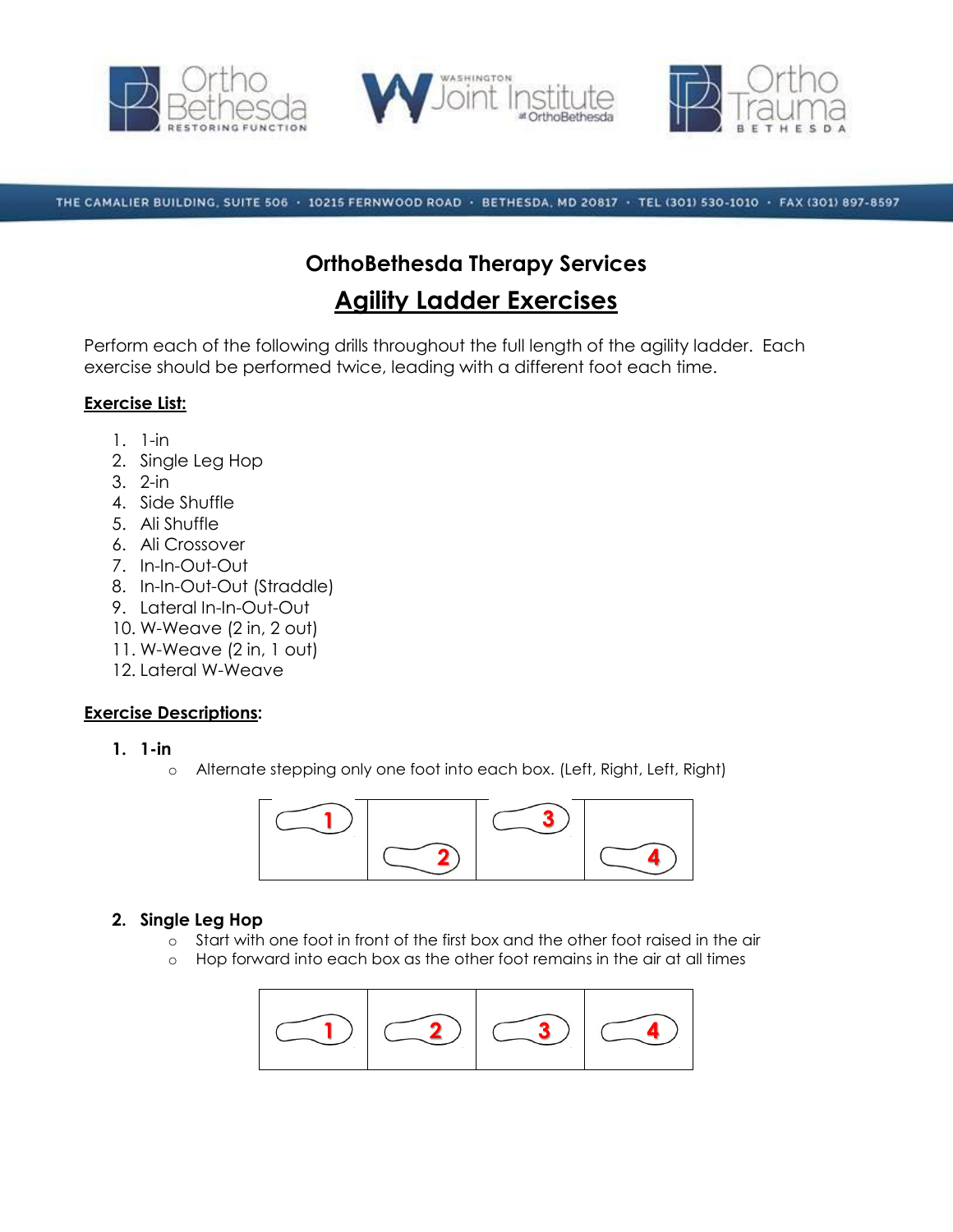### **3. 2-in**

- o Step both feet into each box before advancing to the next box
- o Lead with the same foot each time



### **4. Side Shuffle**

- o Face sideways, with the hips and knees slightly bent in an athletic stance
- o Move both feet into each box before advancing to the next box
	- **Look straight ahead and do not rotate the torso**



## **5. Ali Shuffle**

- o Stand on the side of the ladder, facing the first box
- o Begin with the toes of your trailing leg in the first box and your leading leg outside of the ladder
- o Remove your trailing leg from the first box while simultaneously placing the toes of your leading leg in the second box
- o Remove your leading leg from the second box while simultaneously placing the toes of your trailing leg in the second box
- o Remove your trailing leg from the second box while simultaneously placing the toes of your leading leg in the third box
- o Continue this pattern through the remainder of the ladder

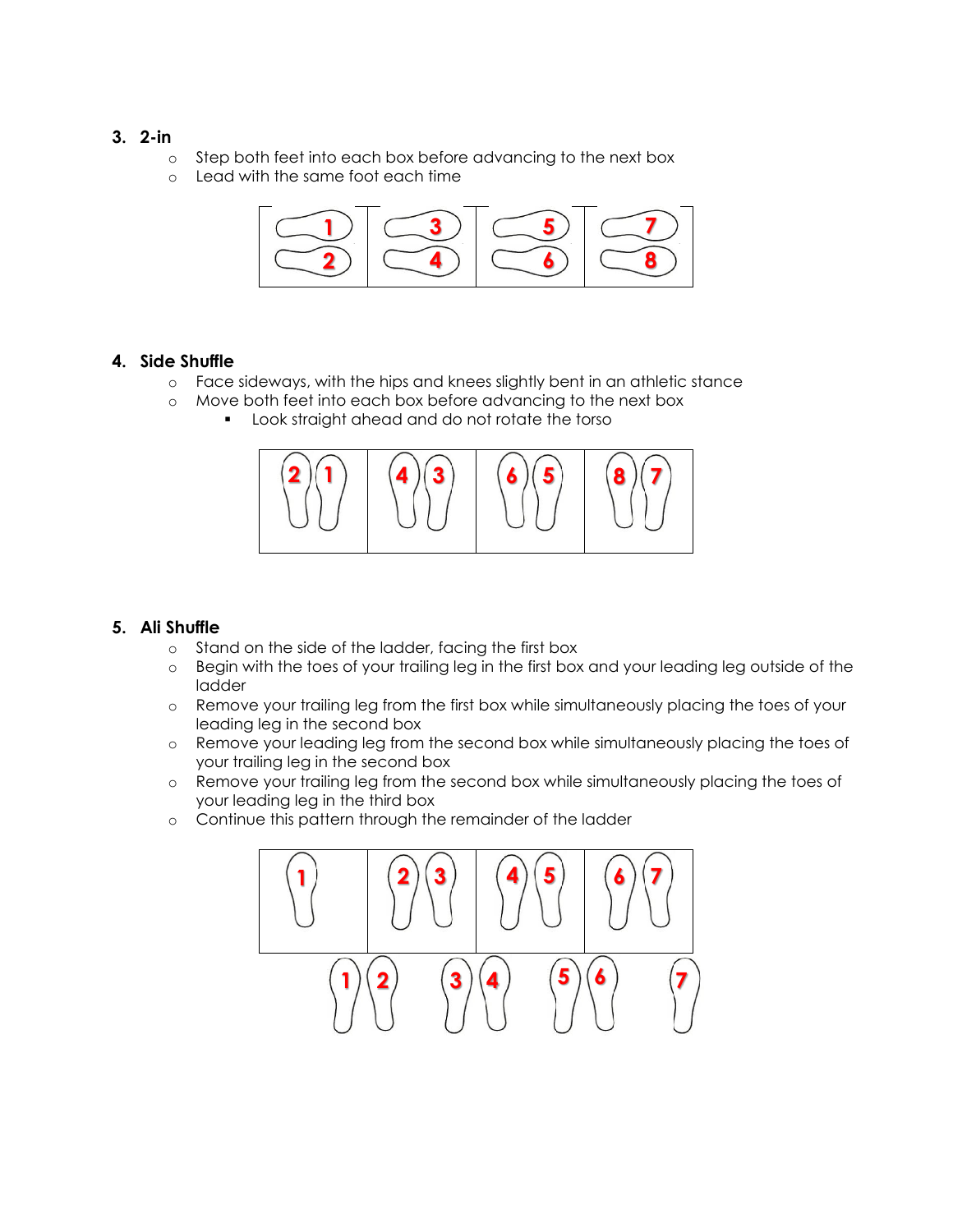# **6. Ali Crossover**

- o Stand on the side of the ladder, facing the first box
- o Begin with the toes of your trailing leg in the first box and your leading leg outside of the ladder
- o Remove your trailing leg from the first box while simultaneously placing the toes of your leading leg in the second box
- o Remove your leading leg from the second box while simultaneously placing the toes of your trailing leg in the third box
- o Remove your trailing leg from the third box while simultaneously placing the toes of your leading leg in the fourth box
- o Continue this pattern through the remainder of the ladder



#### **7. In-In-Out-Out**

- o Stand on the side of the ladder, facing forward
- o Step into the first box with your "inside" leg (leg closest to the ladder), followed by your "outside" leg
- o Step back out of the box with your "outside" leg, followed by your "inside" leg
- o Step into the second box with your "inside" leg (leg closest to the ladder), followed by your "outside" leg
- o Continue this pattern through the remainder of the ladder



#### **8. In-In-Out-Out (Straddle)**

- o Stand in front of the ladder, facing forward
- o Step your right foot to the outside (right) of the ladder and then step your left foot to the outside (left) of the ladder
- o Step your right foot into the first box, followed by your left foot
- o Continue this pattern through the remainder of the ladder

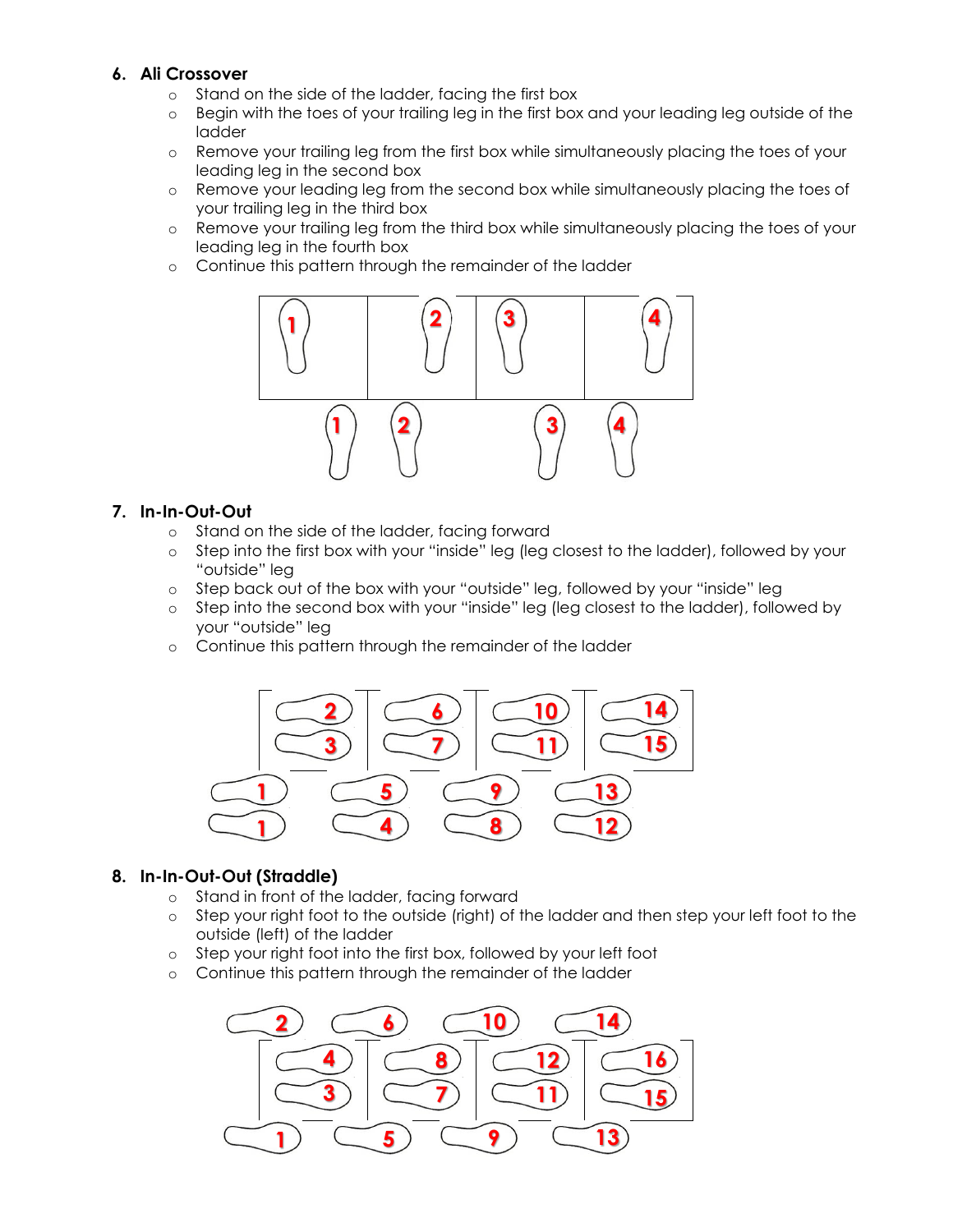### **9. Lateral In-In-Out-Out**

- o Stand on the side of the ladder, facing the first box
- o Step into the first box with your leading leg, followed by you trailing leg
- o Step backward out of the first box with your leading leg, followed by you trailing leg
- o Step into the second box with your leading leg, followed by you trailing leg
- o Continue this pattern through the remainder of the ladder



### **10. W-Weave (2 in, 2 out)**

- o Stand on the side of the ladder, facing forward
- o Step into the first box with your inside/leading leg (leg closest to the ladder), followed by your outside/trailing leg
- o Continue in moving in the same direction (toward your leading leg) by stepping out of the box with your leading leg followed by your trailing leg
	- **At this point, your leading and trailing legs will switch to the opposite side**
- o Step into the second box with your new leading leg (leg closest to the ladder), followed by your trailing leg
- o Continue moving in the same direction (toward your leading leg) by stepping out of the box with your leading leg followed by your trailing leg
	- **At this point, your leading and trailing legs will again switch to the opposite side**
- o Continue this pattern through the remainder of the ladder